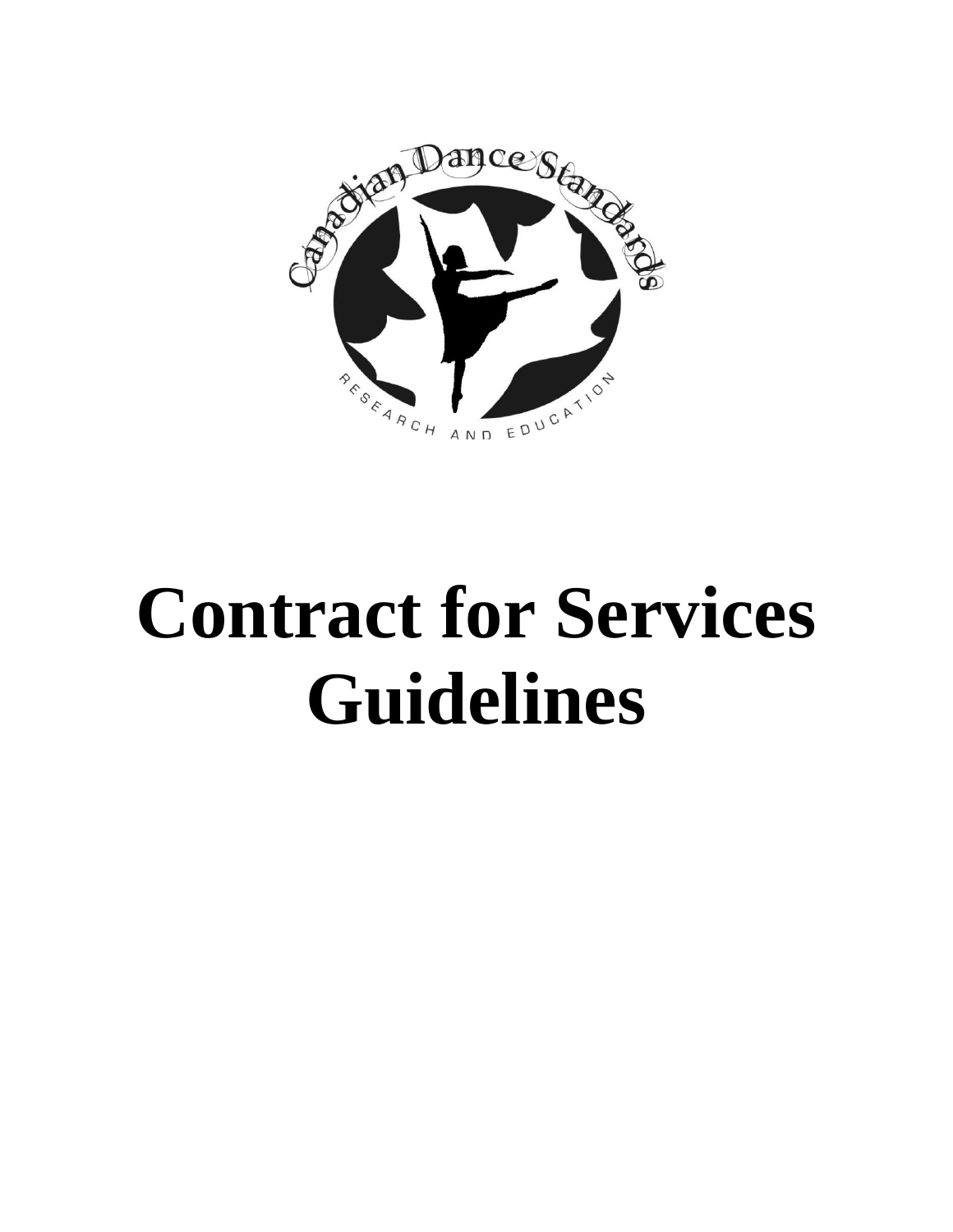*This outline has been modified from the Coaches Association of British Columbia to fit the unique needs of dance educators. It has been developed as a resource for teachers and to help guide studio owners and directors in their understanding the issues behind dance teaching contracts for service and the negotiation process.*

**It is important to emphasize that no two dance teaching contracts will be alike, however all contracts should have some common elements. Some dance studios in Canada are still operating without contracts for services, but at this day in age both the teacher and studio owner must protect themselves, thus each contract should be tailored to suit the teacher's particular circumstances.**

**As a result, this guide does not advocate a "model" contract; rather it provides some essential components of a contract and gives the teacher the necessary information to negotiate contract terms that best meet his or her needs.**

**The Canadian Dance Standards does not carry any legal responsibility for the implementation or creation of teaching contracts developed in any way that have or have not been influenced from our contract for services guidelines.**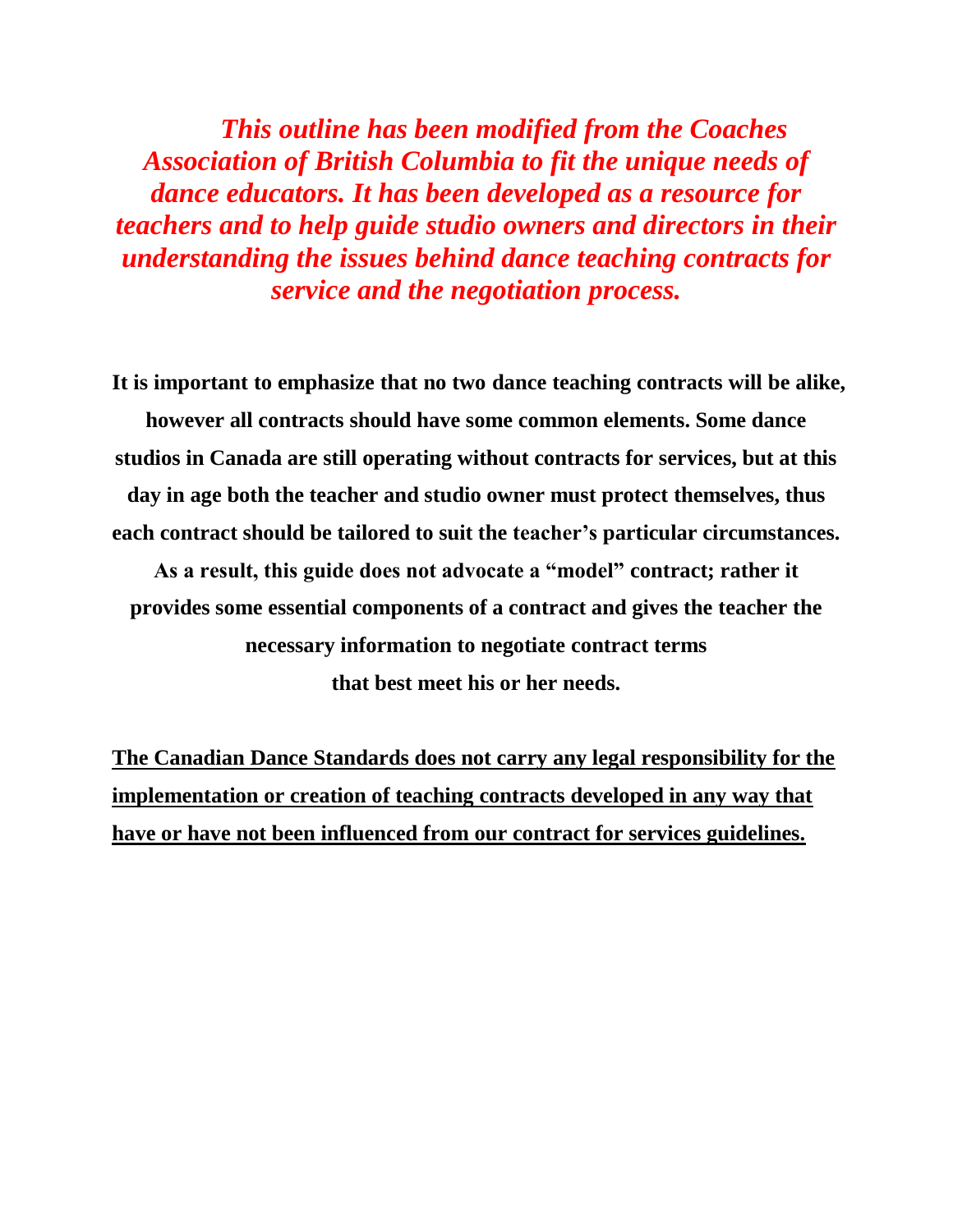#### **A Guide to Employment Contracts for Dance Teachers**

An *employee/coach/teacher* is just like any other employee of an organization—someone who works for regular pay, with income taxes, employment insurance premiums, and government pension plan contributions withheld by the employer and submitted to the government in regular instalments. An employee/coach/teacher may participate in the employer's benefits and private pension program, may have a written job description, and may have a written employment contract or other written agreement with the employer.

A *self-employed coach/teacher* is an independent contractor who provides services to a sport/arts organization, dance club, or institution for an agreed-upon fee. The self-employed coach may also enter into a contract with individual athletes/dancers. The terms and conditions of the relationship between the self-employed teacher and the employer are set out in a written agreement. The employer pays the self-employed teacher the full amount of the contract, according to the agreed-upon payment schedule, and does not withhold taxes or other payments. The self-employed dance teacher is essentially his or her own employer and is responsible for making tax and other payments to the government directly.

#### **What is better for dance teachers in BC?**

There are advantages and disadvantages associated with each type of employment. Sometimes the dance teacher will not have an opportunity to choose one over the other, as it will be clear that the position calls for an employee rather than an independent contractor or vice versa. However, where the dance teacher *does* have the opportunity to negotiate one or the other arrangement, he or she will want to carefully consider the advantages and disadvantages of each respectively. The following information is provided to help dance teachers with the decision making process when applicable.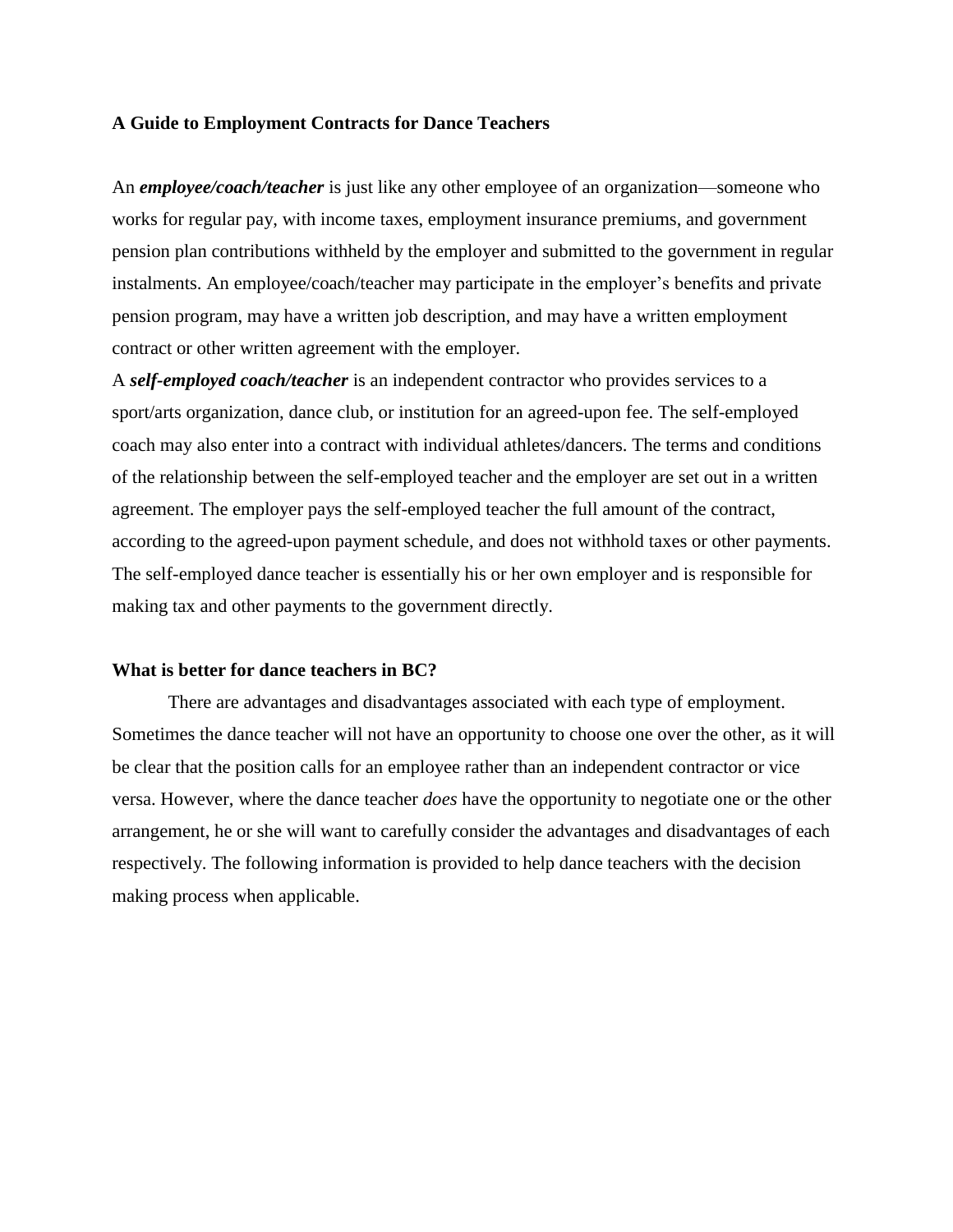# **DANCE TEACHERS HAVE THREE MAIN POINTS TO CONSIDER:**

1. personal liability

2. taxes, benefits, and pensions

#### 3. dismissal

#### **PERSONAL LIABILITY**

This issue is primarily a legal one. Typically, an employer is responsible (or "liable") for the wrongful acts of employees acting within the scope of their employment duties. This is known as *vicarious liability*. In a situation where the negligent behaviour of an employee causes injury or damage to another party, the employer will be held vicariously liable, or responsible, for those losses—even though the employer may have done nothing wrong. The underlying rationale for this legal principle is that the employer and employee are considered associated parties in the ongoing business of the organization. They may also be described as having a *master/servant relationship*, in which the employee is the servant or agent carrying out the directions and actions of the employer. There is also a practical reason for this principle. From a public policy perspective, the vicarious liability principle provides an injured party with a source from which to collect damages in the event of a successful legal suit. Most employers would have the resources (usually insurance) to cover such damages, whereas the individual employee typically would not.

Independent contractors are typically not indemnified by the organizations with which they have a contract. It is not in the organization's best interest to indemnify a person over whom they do not exercise control. However, a dance teacher may be successful in negotiating some protection through an organization's insurance program by being named as an additional insured on the organization's liability policy. Such coverage may jeopardize the teachers independentcontractor status, and the truly independent dance teacher should probably assume responsibility for his or her own insurance.

The liability situation for the self-employed dance teacher is complex. An independent contractor is his or her own employer and is therefore responsible for his or her own negligent acts. Instead of having the protection of the employer's liability insurance policy, the contracted dance teacher may be *personally liable* for his or her own actions and may also be responsible for any legal costs that might be incurred to defend a lawsuit from other parties, whether or not the lawsuit is successful. The independent contractor clearly has legal obligations that the employee does not. These obligations will vary depending on whether the individual operates under an incorporated business, an unincorporated sole proprietor (or other) but in all cases they are significant. The prudent self-employed dance teacher may wish to purchase liability insurance. And, depending on the terms of the contract with the dance studio or organization, the contracted dance teacher may be *required* to purchase this insurance.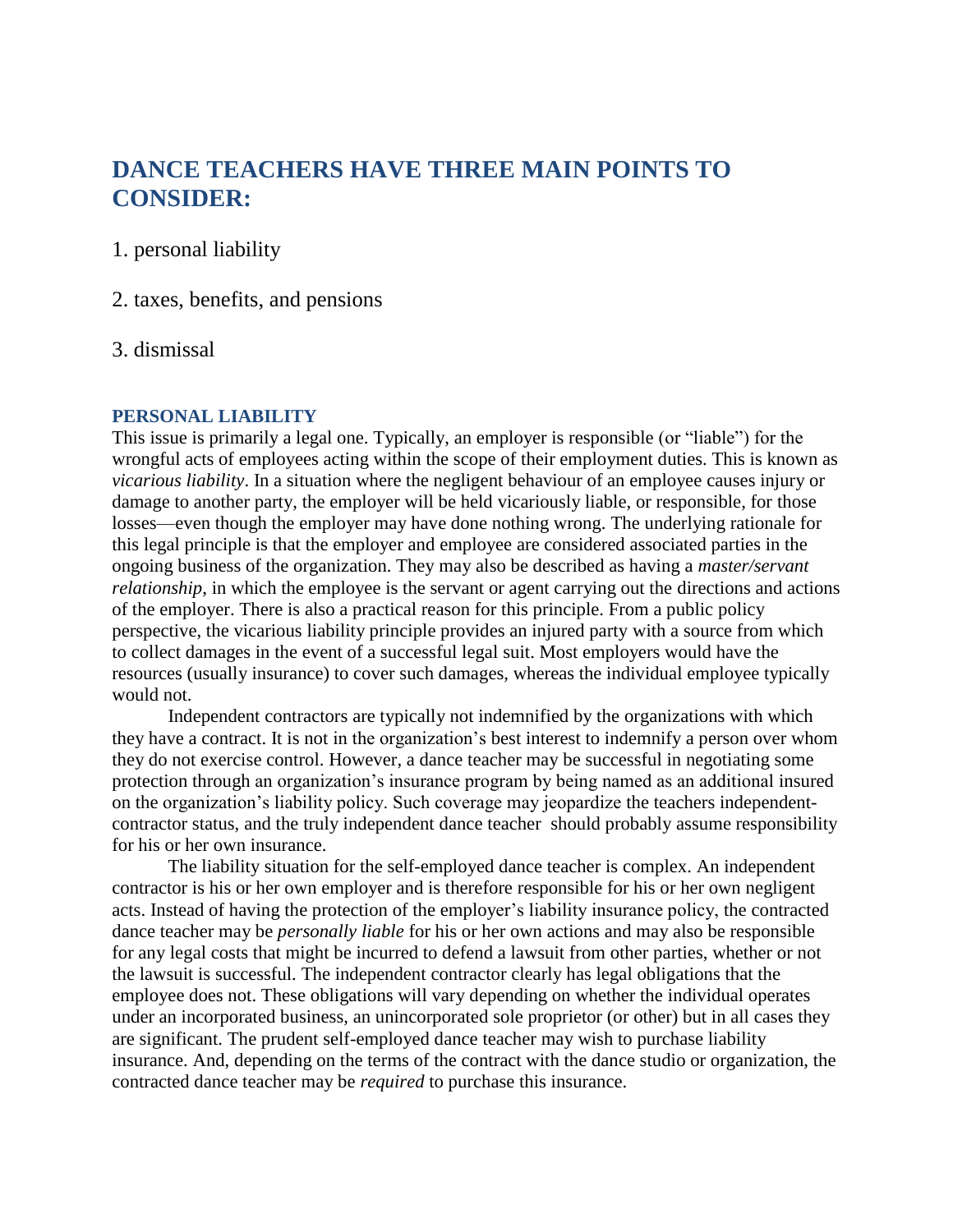#### **TAXES, BENEFITS, AND PENSIONS**

An employer is responsible for withholding certain payroll deductions on behalf of an employee, including income tax, employment insurance premiums, old age pension, and, in some provinces, health care. Employers also pay Workers' Compensation Board (WCB) premiums for their employees and are required by provincial and territorial employment laws to pay overtime wages or to provide time off in lieu of extra time worked. They must also pay wages on statutory holidays on which the employee does not work and provide the employee with a minimum number of paid holidays per year. Some employers may also contribute to additional benefits for employees, such as extended health care and retirement savings plans. An independent contractor, on the other hand, receives none of these benefits or "perks." Unless it is negotiated specifically, the independent contractor does not get paid for overtime or holidays. He or she is not covered by Workers' compensation and, in many cases, must purchase personal health care insurance. The independent contractor is also responsible for setting up his or her own benefits and pension programs.

Tax advantages alone are often the deciding factor for the dance teacher who opts for self-employment. With careful tax planning, it is possible to achieve higher earnings when selfemployed than when employed, particularly if the self-employed individual has an incorporated company. There are two reasons for this tax advantage: first, many ongoing expenses can be legitimately linked to the pursuit of business and can be used to offset income before taxes, and second, except at very low income levels, the corporate income tax rate is typically lower than the individual income tax rate. There are also disadvantages to self-employment, including the ongoing administrative work required to keep accurate financial records, to collect and remit taxes, and to submit annual tax returns. If the individual chooses to incorporate, there is some time and cost involved. In evaluating the pros and cons of self-employment, the dance teacher should always balance the tax advantages against the financial risks, which include the lack of benefits, disability insurance, and income security.

#### **DISMISSAL**

This third issue relates to job security. Under provincial law, an employer must have sound and provable cause to dismiss an employee without notice. Lacking cause, as defined by the law, an employer can terminate an employee only if the employer provides proper notice of termination as set out in employment law or, alternatively, if the employer pays severance pay in lieu of notice. The relationship between the independent contractor and the employer, on the other hand, is governed solely by the terms of the contract the parties negotiate, and becomes a matter of contract law as opposed to employment law. Any dispute about wrongful dismissal that may arise is dealt with as a breach of contract, not as an employment matter. Ideally, the existing contract will contain clear terms about termination and dismissal. In the worst case scenario, involving a poorly drafted contract, the contract would contain no such provisions, and the contractor would have little recourse for obtaining notice or severance pay in lieu of notice.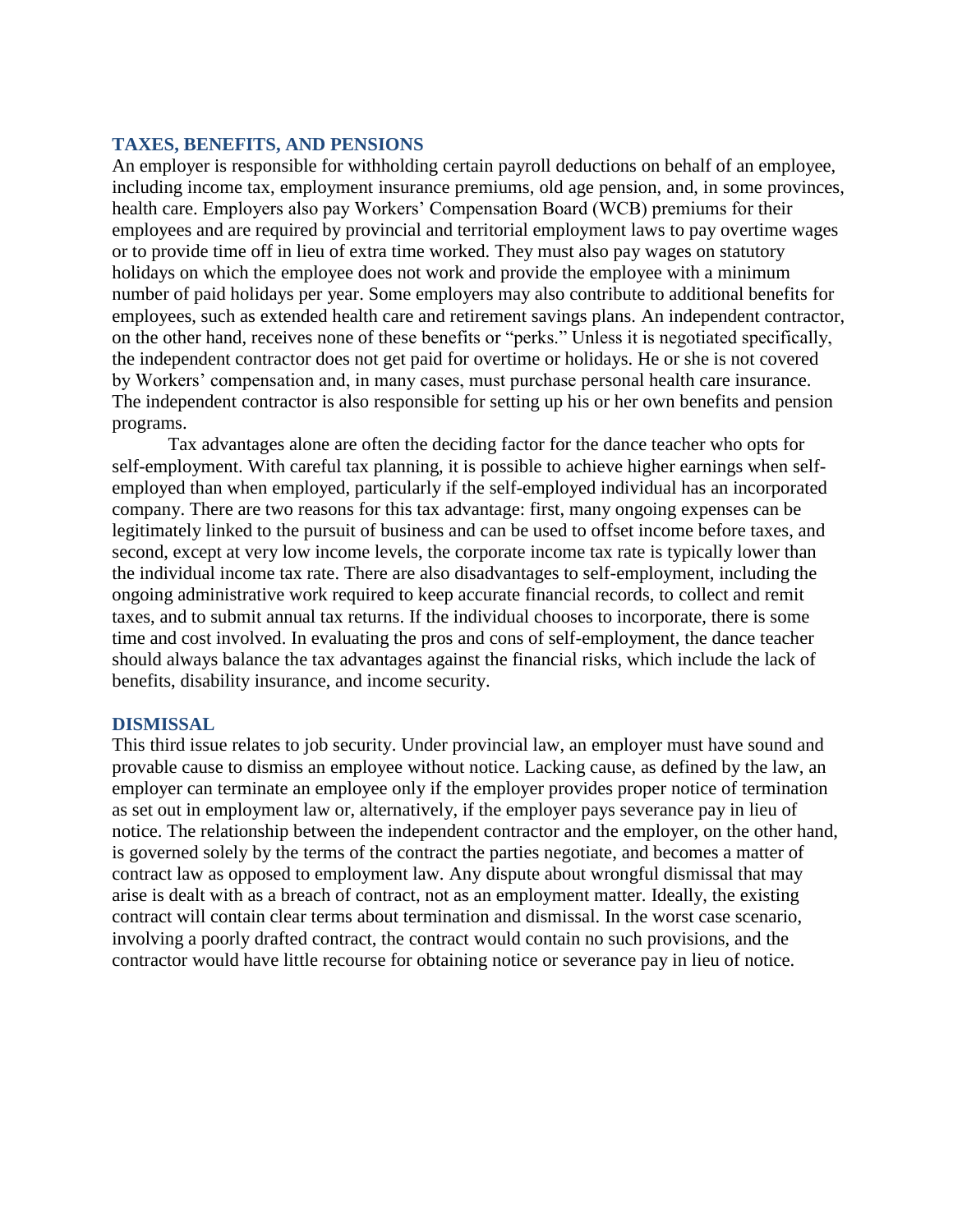# **EMPLOYEE VERSUS CONTRACTOR: FOUR TESTS TO DETERMINE EMPLOYMENT STATUS**

If your employer pays you regularly, withholds taxes and other deductions, gives you holidays, and issues you a T4 income tax slip at the end of the year, you are probably an employee. If you signed a written contract for services, receive an honorarium, stipend, or other lump sum, and your employer does not withhold taxes and other payments, such as EI or CPP, you *may* be an independent contractor. But you may, in fact, be an employee operating under the guise of an independent contractor. Not clearly establishing status can create serious problems for both the dance teacher and the employer. There are four tests typically used in law to determine whether an individual is an employee or is self-employed:

- 1. the control test
- 2. the integration or organization test
- 3. the economic reality test
- 4. the specific result test

No single test determines employment status; the tests are used in combination and are applied to the circumstances of each individual case.

#### CONTROL TEST

The greater the degree of control and independence the worker has in the workplace, the more likely that person would be considered an independent contractor. The degree of control depends on the circumstances of the case and often varies with the type of work and skill of the worker. Several factors, such as the authority to make decisions, hire assistants, define the scope of the work, set one's own schedule, or terminate the working relationship, will influence the degree of control the individual has. In the dance teaching context, control would also include the extent to which the dance teacher has authority to determine coaching methods and to make teachingrelated decisions. Control would be influenced by the lines of authority and accountability. Is the teacher expected to "report" regularly to an individual such as the technical director or the president? Does the teacher need to obtain permission from the executive to implement a certain training program? The more the employer dictates coaching activities, the less control the teacher has.

#### INTEGRATION OR ORGANIZATION TEST

This test is influenced by whether the contractor provides the same or similar services to other clients at the same time. If the contractor *does* provide services to others, there is a strong argument that the contractor is truly independent. Contractors who solely teach dance as a means of financial support in their life typically do so for a variety of different customers (customers are anyone who is paying for their teaching services).

#### ECONOMIC REALITY TEST

This test deals with the possibility of financial risk. It has several facets including control, ownership of tools or equipment, and chance of profit and risk of loss. The matter of control has already been discussed. In dance teaching, ownership of equipment is a particularly important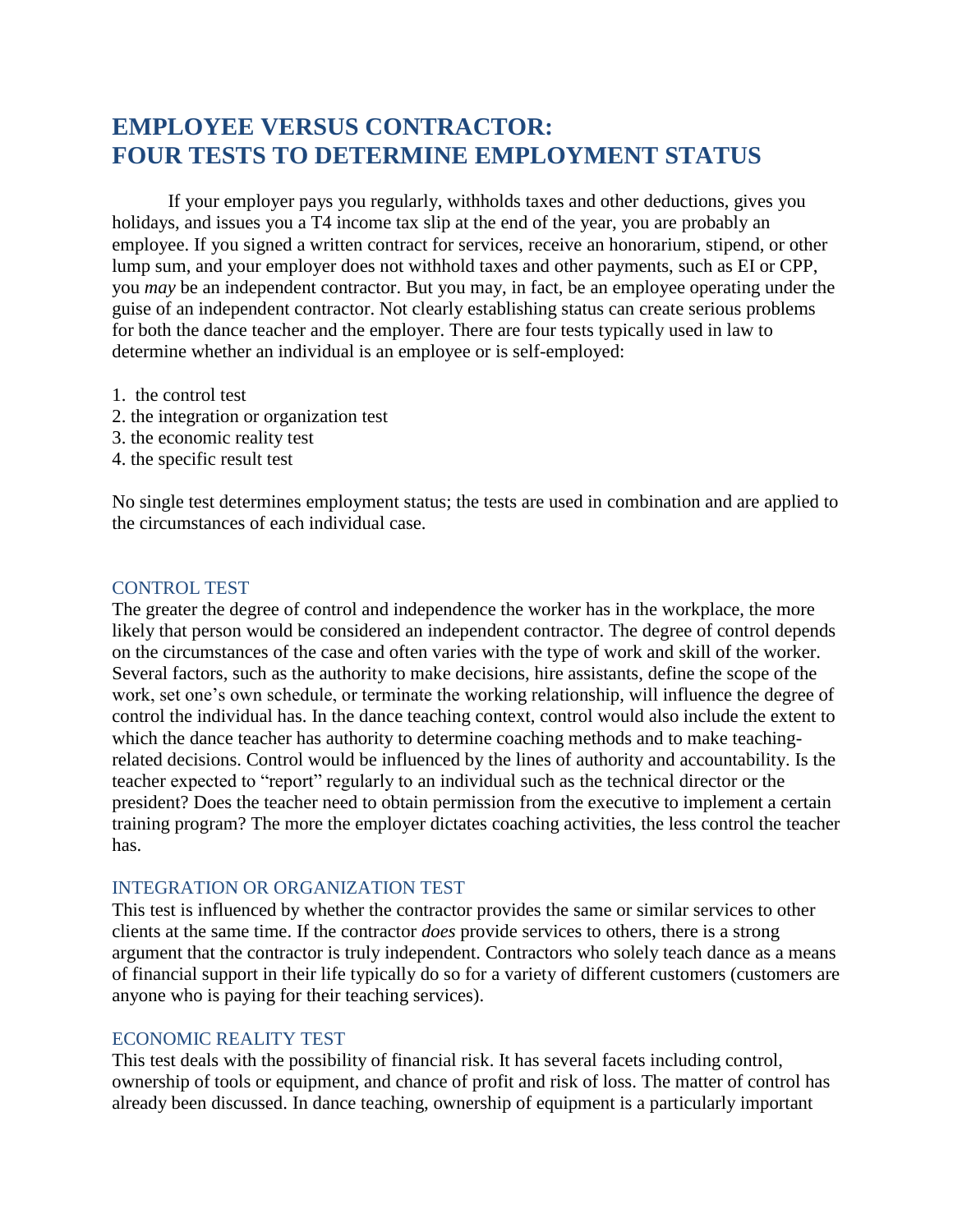consideration. Does the teacher supply his or her own music and equipment such as ipods/ cds, whistles, stopwatches, clipboards, first-aid kit, or other training devices and supplies? Does the teacher provide forms, documents, and training logs? Or is the teacher entirely reliant upon the employer to supply all the necessary equipment and supplies to carry out the task? A selfemployed person would likely pay for his or her own equipment and supplies (and claim them as an expense against taxable income); an employee would have these supplied by the employer. Similarly, a self-employed teacher would likely include in a contract a certain amount for administrative expenses (including out-of-pocket expenses such as meals, travel, and accommodation). An employee, on the other hand, would be reimbursed by the employer for out-of-pocket expenses. Self-employment usually creates an opportunity for profit and a risk for loss. A contractor who performs competently will be financially rewarded under the terms of the contract. Conversely, if a contractor's work does not satisfy the terms of the contract, contract payments may be withheld. Likewise, an independent contractor would not get paid if he or she were unable to complete the work due to illness, adverse weather conditions, or other factors beyond his or her control.

#### SPECIFIC RESULT TEST

This final test relates to whether the work is project specific or ongoing. An employee/employer relationship generally exists when an individual provides services to an employer over a period of time, without any reference to a specified result or task. If, however, an individual is hired under a contract for services for a specific time period, to achieve a specific result, or to do a specific task, the relationship may not be viewed as one of employee/employer. A contract to teach a class to prepare for and compete at a major competition could be construed as a contract that has a specific result in mind. Likewise a recreational dance season that has the end goal of a recital or performance can be viewed similarly. However, if the season is continued over a long period of time with repeating scheduled structure, this is typically a employer/employee relationship. In the case of dance in Canada the season normally runs from September to June, the length of this season could be seen as a seasonal contract for services or a short term employee. Dance teachers must be careful to determine which situation they are engaged in.

In summary, the four tests are used to determine if an individual is an employee or a contractor. The focus of these tests is the true nature of the relationship, regardless of what it might be called on paper or what the parties believe the relationship to be. Even a written contract that states that the relationship is one or the other will not conclusively establish that relationship if the nature of the work proves it to be otherwise. Understanding the difference between the two models of employment gives the dance teacher a clearer idea of the risks faced as an independent contractor. Understanding these risks will help the dance teacher negotiate more effectively for a contract that is personally beneficial.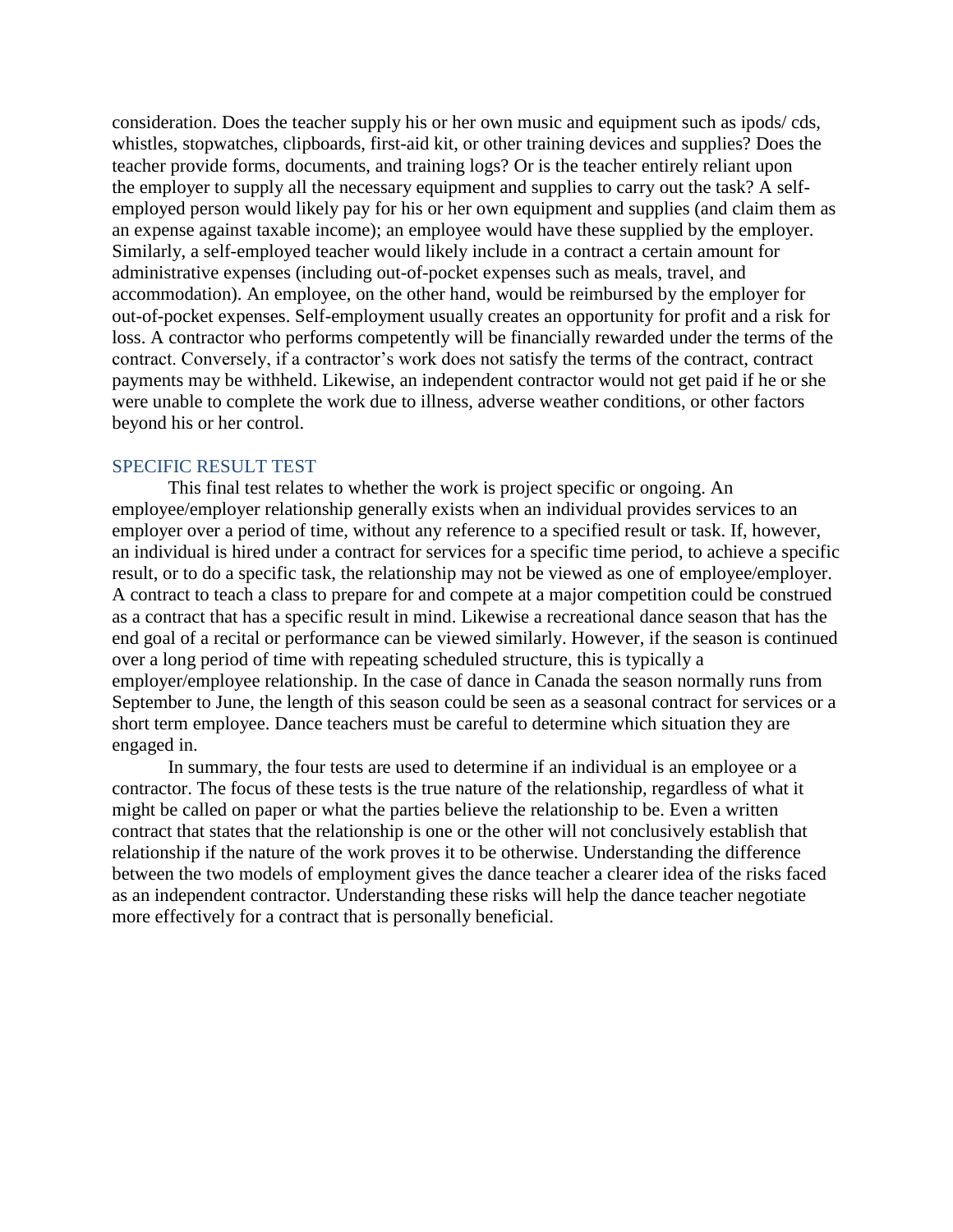# **Basic Components that Should be Included in a Dance Teaching Contract**

A written contract is *essential* if the dance teacher is self-employed as an independent contractor. In addition a written employment contract is *strongly recommended* even if the teacher is an employee. The following information is presented in very general terms and would be applicable to all types of employment contracts.

# OBLIGATIONS OF THE PARTIES TO CONTRACT IN GOOD FAITH

Each party has an obligation to deal honestly with the other. As discussed earlier, the employer must be clear in representing the availability of work, the nature of the work, the wage, and the conditions of employment. The prospective employee must accurately represent skills, qualifications, and history of past employment. The same honesty is required of parties entering into a contract for services. A contract can be voided if it is shown that one party substantially misled the other.

No law in Canada precludes an employer from asking a prospective employee whether he or she has a criminal record–even if that record is unrelated to the work to be performed. However, both provincial and federal human rights legislation prohibits employers from dismissing, refusing to hire, or otherwise penalizing a person simply because he or she has been convicted of a criminal offence that is not connected with the employment. Due to the nature of business and the involvement of children/facility property, dance studio owners that are looking to hire prospective teaching staff may determine it is in their best interest to conduct a criminal record check before the negotiations of a contract are made.

# ENFORCEABILITY

The contract is enforceable only if both parties agree freely and voluntarily to be bound by its terms. If one party misrepresents important conditions to the other, uses its power to impose unfair or unreasonable provisions on the other, or commits a fraud on the other, the contract may not be valid. However, this does not preclude one party from being in a stronger bargaining position than the other, in order to obtain more favourable terms in the contract. In fact, it is a rare contract that arises between two parties of equal power and strength. A contract can be voided on this basis only if there is a blatant and coercive imbalance between the parties.

# DEFINING THE PARTIES

An employee is hired in his or her own personal capacity. An independent contractor may choose to enter into a contract in his or her own personal capacity or as an incorporated company. Incorporation provides certain tax and liability advantages. However, incorporation also involves additional costs, inconvenience, and paperwork. A dance teacher considering incorporation should consult with a lawyer and an accountant to obtain an accurate picture of the costs and relative advantages and disadvantages of incorporation. The other party to the employment contract is usually the incorporated sport organization, dance club, or institution (although the president, member of the executive committee, or executive director signs the contract on behalf of the organization). Before entering into a contract for services, the contractor should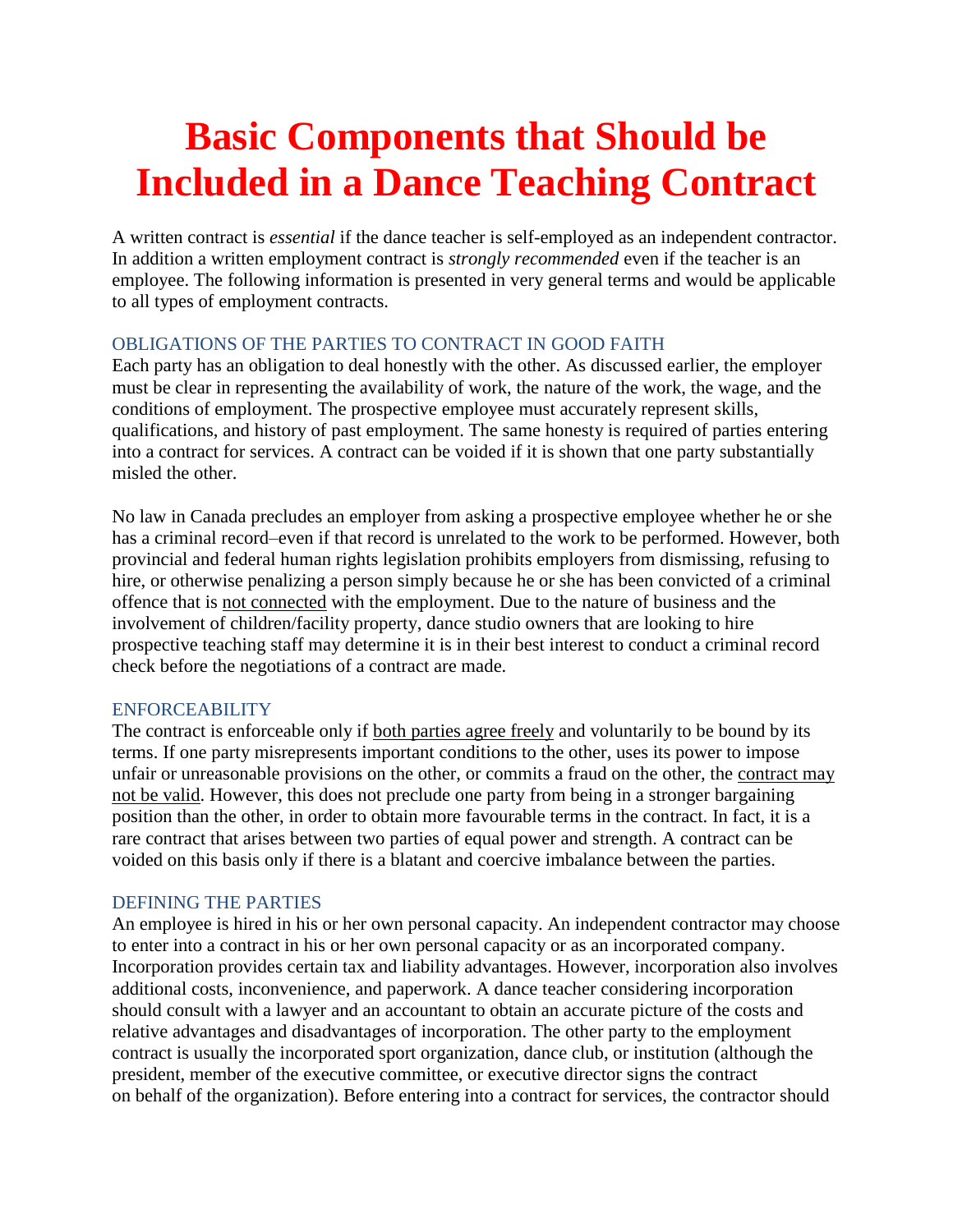be satisfied that the organization is stable and operating on a sound financial basis. A simple check can be made by talking with other suppliers or contractors. The contractor-to-be can also ask to see financial statements and an annual report, although the organization is not obliged to supply them.

Ensuring that the employer is solvent is particularly important for the independent contractor, because he or she will have limited recourse in the event the organization becomes bankrupt and is unable to make the necessary payments to fulfil the contract. This is somewhat less important for the employee, because the law imposes an obligation on directors of organizations to *personally* fulfil payroll and certain related obligations.

# JOB DUTIES OF THE DANCE EDUCATOR

One of the first clauses a contract should establish is a description of the position and the scope of the job. The contract should identify the job title and should describe *in detail* and as broadly as possible the responsibilities and duties of the position. Information needs to be clear and concise. What exactly are the duties of the teacher? The job description is a key part of the contract, upon which many other sections of the contract will depend. Legally, a job description is important because it defines the scope of employment duties for the purposes of assigning liability (responsibility) for actions. An employer is only liable for the actions of employees that fall within their defined scope of duties. As well, an independent contractor who has a liability insurance policy may find that he or she is insured only for those actions that fall within the written job description. It is for this reason that the job description must be accurate and broadly worded. For example, if certain parts of the job entail driving a vehicle and supervising minors while travelling away from home, these duties should be stated in the job description.

# AUTHORITY OF THE DANCE EDUCATOR

Following closely on the description of duties, the contract should also define the scope of the teacher's authority. Does the individual have the authority to make and implement decisions, or only to implement decisions made by others? Does the individual have the authority to hire assistants? What is the dance teacher's role in developing and applying selection criteria? Implementing discipline, and designing and scheduling training programs? The contract should clearly set out what the teacher is authorized to do and where this authority comes from.

# REPORTING RELATIONSHIP

The contract should specify who the teacher communicates with and reports to in the organization, as well as how often and in what format (written or verbal). Ideally, this person (or group) will understand the technical aspects of dance instruction and will also have a formal role in the teachers' evaluation and in any decisions about the teachers continuing relationship with the organization. This is commonly expressed as 'reports to' in contract form.

# **COMPENSATION**

This part of the contract deals with much more than simply the pay that the individual has negotiated. A contract between employee and employer should include all forms of compensation that have been negotiated, including regular salary, overtime pay, benefits (extended medical and dental coverage and disability insurance), car and per diem allowances, holiday structure and pay, the employer's contribution to a pension, the employer's contribution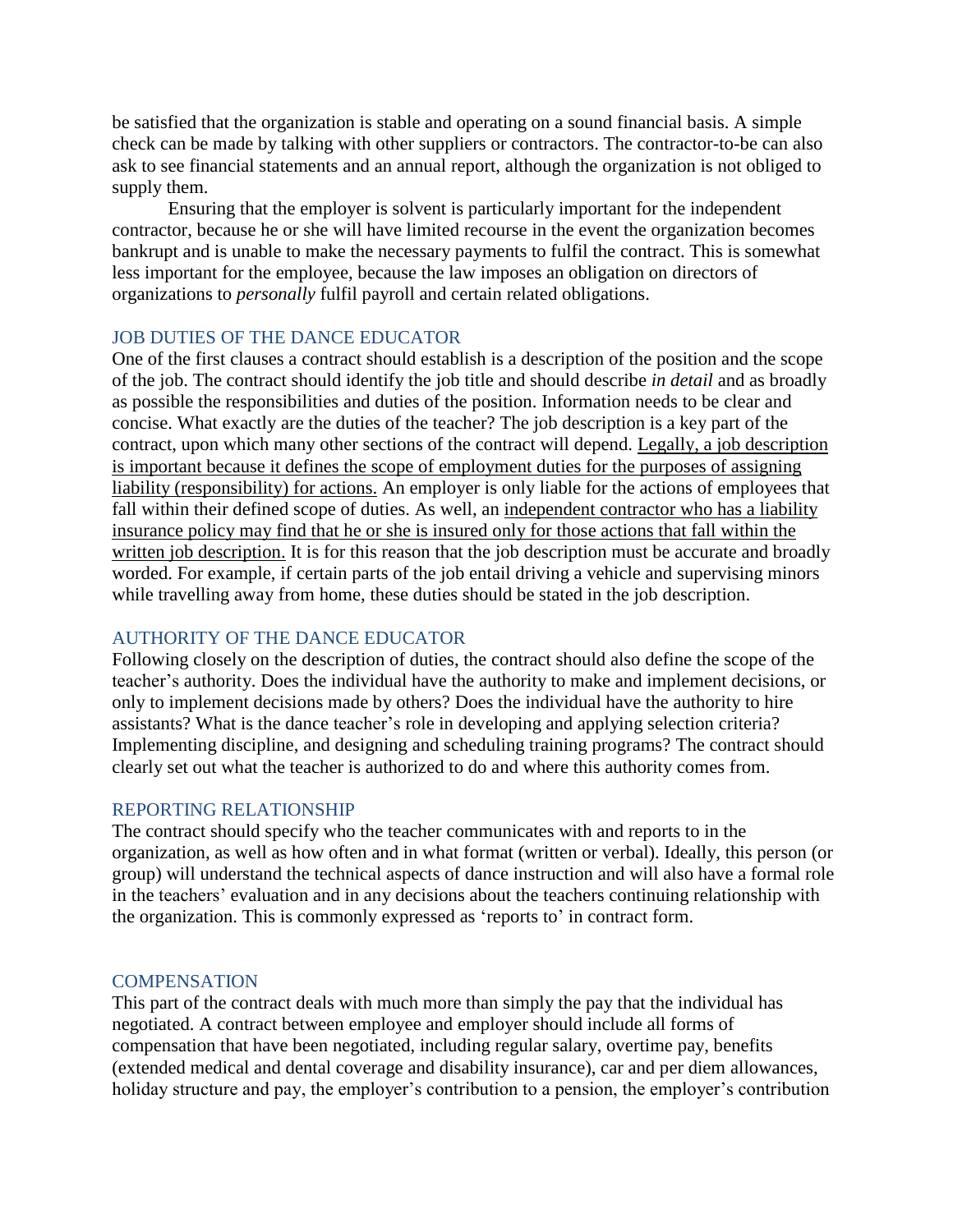to professional development and dance teaching accreditation/certification, future salary increments (whether fixed in advance or performance-based), and bonus structure. The contract should also specify the schedule for payments (e.g. weekly, biweekly, monthly) and the method of calculating payments. In this section the studio director should outline the expectations of the teacher with respect to services other than teaching. Will the teacher be required to attend competition? Will they be paid for this? etc. A contract between independent contractor and client should specify the amount of payment that has been negotiated, the frequency of payment, and compensation for out-of-pocket expenses (e.g. gas, mileage, parking, travel, accommodation, supplies and materials). The contractor may also wish to negotiate a bonus package or other reward for achieving certain performance objectives.

# DURATION

An employment contract is typically open ended in its duration, although an "anniversary date" of employment is established for purposes of performance and salary review and review of the contract itself. At more senior levels of employment and in executive positions, the contract may specify a duration. A contract for services is rarely open ended. Such contracts can have a duration of any amount of time and may contain clauses relating to the renewal of the contract for an additional period. For example, the contract might have a fixed term of two years with an option to renew for an additional year. The renewal option usually does not require that the whole contract be opened up, but only that certain aspects of it be reconsidered, such as salary or compensation.

# RENEWAL

The contract should be specific about how the renewal process will occur. For example, is the decision to renew a joint decision of the two parties or solely at the discretion of the contracting party? Is the decision to renew formally linked with the review of the contractor's performance? Ideally, the contract should set out timelines so that the decision to renew (or not renew) is not left to the last moment. Instead, the contractor should be given ample notice that the contract is not being renewed, so that he or she can pursue other opportunities. It may be possible to include a clause that extends the contract at a specified rate of remuneration until such time as notice to not renew the contract is given or until the contract is successfully renegotiated.

# PERFORMANCE REVIEW

Performance review is an often overlooked area, both in policy and in practice. The contract should specify how the individual's performance is going to be evaluated—not only what criteria will be used in the evaluation and how they will be weighted, but also who will carry out the evaluation, at what times, and in what format (written or verbal). Will the performance review process provide the dance teacher with an opportunity for input or feedback? Performance reviews are critical because they form the basis upon which major decisions are made, including decisions to penalize, terminate, or reward employees or contractors. Without a performance review and the proper notice a studio may find it difficult to terminate a poor performing contractor because of the standing agreement. This is why a performance review clause is important in the contract as it provides the means to terminate the contract if necessary.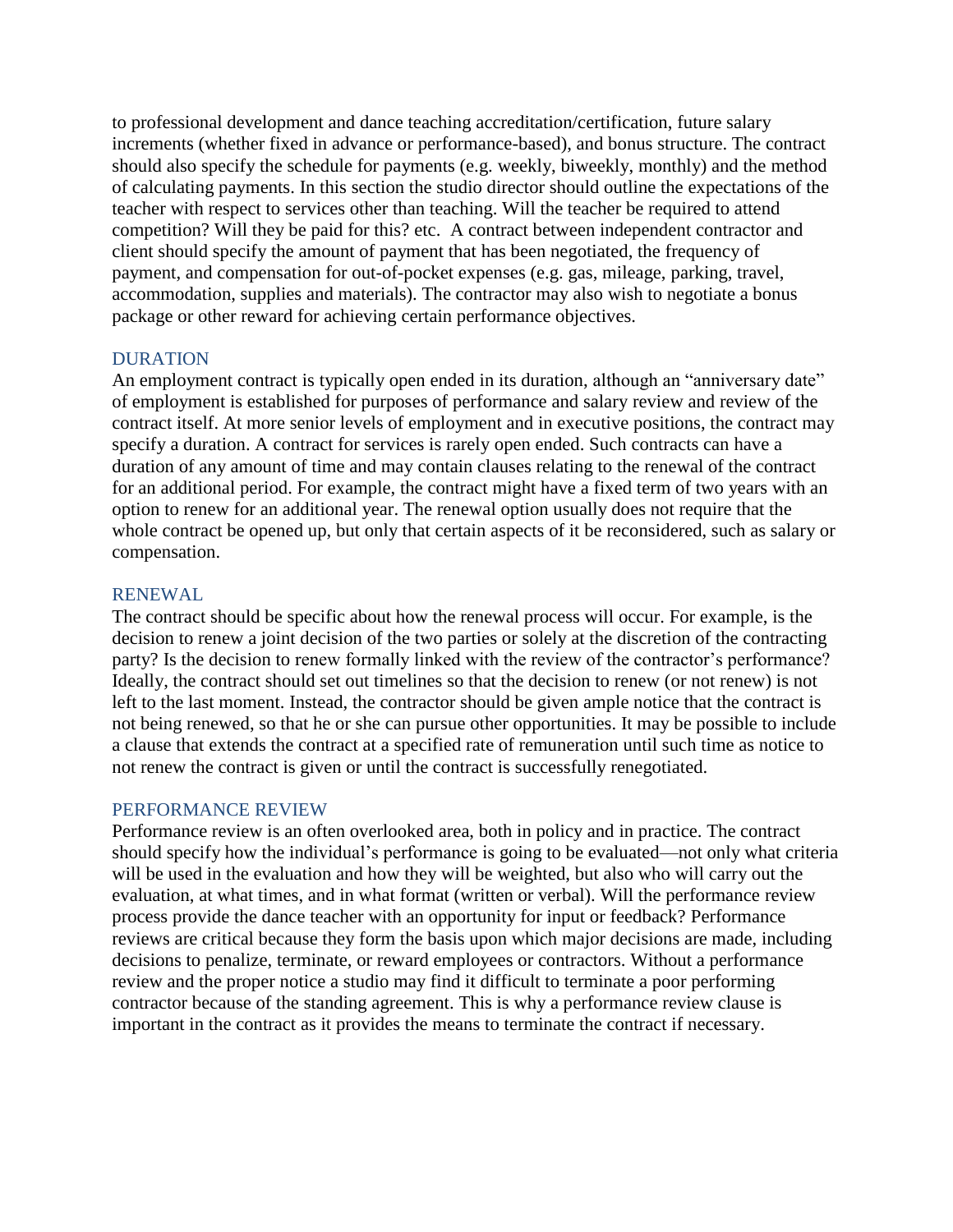#### PLACE OF WORK

The contract should specify where the work is going to take place. If travel is a requirement of the position, the contract should specify how travel costs are to be compensated. If temporary relocation to another area is a requirement, the contract should clearly specify what relocation expenses will be covered and how.

# EXCLUSIVITY AND NON-COMPETITION CLAUSE

The topic of exclusivity and non-competition clauses in dance teaching contracts is one of continued debate. If these clauses are to be entered into a contract they should be done so with great consideration and clear communication. To avoid potential conflicts of interests, some contracts contain exclusivity clauses that prevent the contractor from offering services to other clients while working on a project. Such clauses may be legitimate if the dance teachers position is clearly full time, but otherwise the dance teacher should not agree to any restrictions on being able to teach elsewhere. This is particularly important for an independent contractor as this is agreeing to give up their ability to provide their services elsewhere, (which is one of the factors that is important to their contractor status) and it is their means of financial support. If an exclusivity clause is to be entered into a dance teachers contract the terms around the exclusivity must be clearly outlined. If the clause states the teacher/service provider cannot work with other customers/clients what are the conditions around this? Can the teacher accept contracts at some competitors but not others? (some may be more threatening to the success of the business). In what kilometre radius can the teacher look for additional work? When entering exclusivity clauses into contracts it must be done with great detail, clear communication and understanding by both parties agreeing to the terms.

A non-competition clause protects the employer from a former employee using knowledge and experience acquired during the course of employment to compete against the employer. Although such clauses are common in the private sector and are quite legitimate, they should only target those employees whose knowledge of the employer's business could damage the employer's place in the market. Generally, the more specialized and complex the services, and the more an employee is in a position to influence the employer's clients, the more likely a noncompetition clause will be upheld by a court.

Exclusivity and non-competition clauses in dance teaching contracts are complex in nature. The purpose for which they exist in some teaching contracts is to prevent teachers from leaving studios and relocating to another studio (or opening their own) and taking existing clients with them. However, by asking a prospective teacher to agree to not teach/provide services to other studios/clients a studio owner is putting a financial strain on that teacher. He/she may be required to drive considerable distances to others townships in order to find employment. This in turn may strain the longevity of a dance teachers career all together because of the significant travel times and loss of wages to/from other cities.

A lot of teachers find non-competition clauses frustrating, and as discussed there is a lot of reasons why in many cases they have a valid complaint. Here is an example from another industry; if a carpenter was building you a house would you insist that he did not build a house for somebody else? Probably not. If the carpenter was building you a house that was to be entered into a major architectural competition (that would provide future service contracts for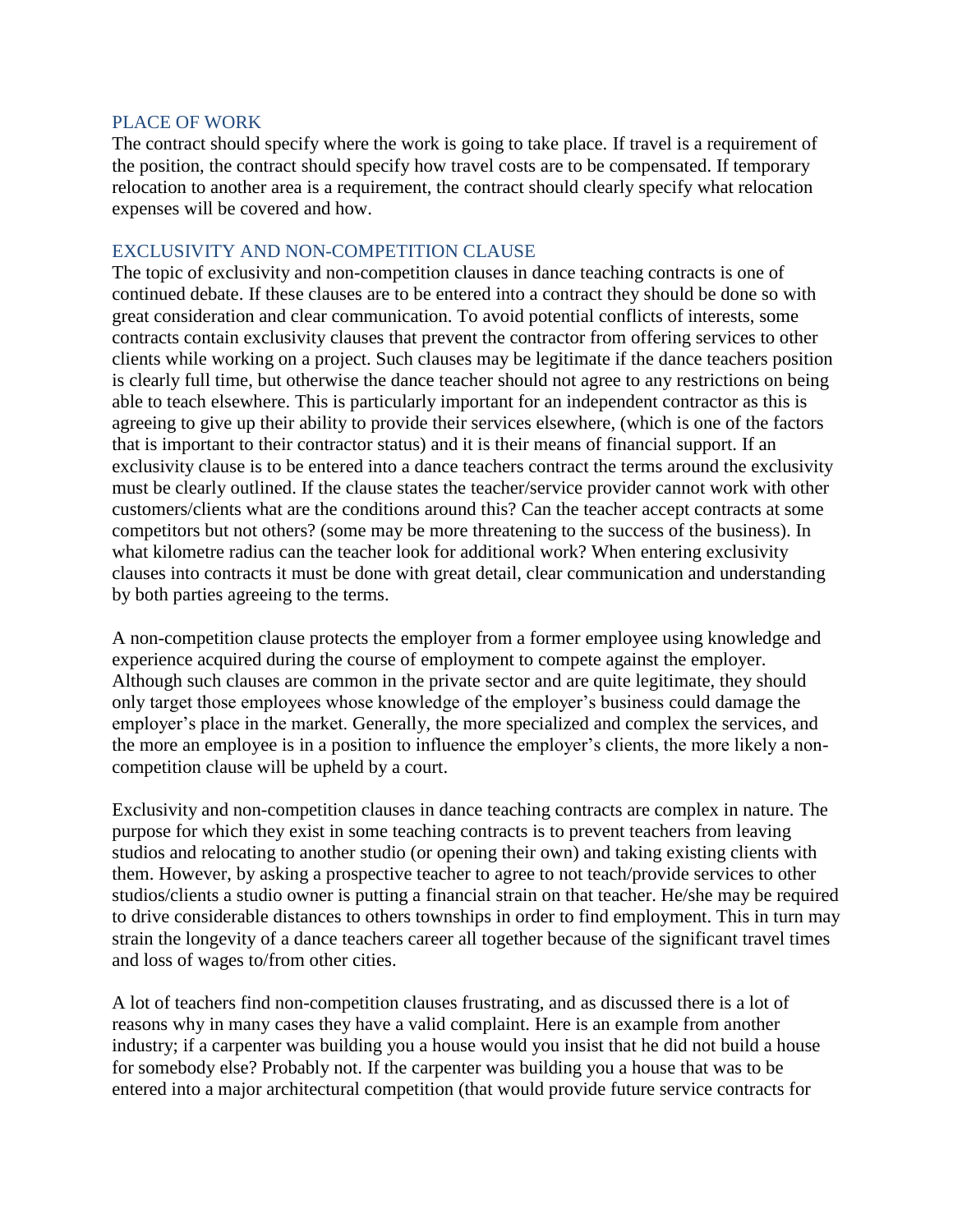your firm) and you were against another company for these contracts, you may be more likely to restrict the carpenter from also working for the competitor. In this case the non-competition clause is more appropriate. As previously outlined in the employee vs. contractor definition; A sub-contractor is someone who provides services to several different customers, be restricting a teachers ability to teach in other locations a studio director is also causing conflict with respect to the classification of a teachers service provision conditions. However, should the studio owner feel that the teacher may be a risk of leaving the company and taking a significant proportion of the existing clients (and subsequently the momentary payment associated with those clients) elsewhere he/she may wish to enter a non-competition clause into the contract for service. In this case it is important that the clause be clearly outlined with precise detail.

For example; the service provider agrees that he/she will not accept payment for services from an existing client of *example business* for the duration of one year after the termination of this contract unless the contract has been renewed by both parties. In addition the service provider agrees to refrain from soliciting existing clients of *example business* during and after the completion of the obligations of this contract. This agreement will survive indefinitely upon termination of the services provided.

# CONFIDENTIALITY PROVISIONS

Confidentiality provisions, which are common in contracts, serve two purposes: to ensure that the employee or contractor who has access to the employer's confidential information keeps it confidential both during and after the contract and to prevent the parties from discussing details of the contract once it is terminated. A contract can also stipulate confidentiality about the details of a dispute between the two parties, the reasons for dismissal, the terms of any settlement, or the amount of severance pay. Confidentiality provisions work both ways; they can be beneficial to the employer and the employee or contractor.

# TERMINATION AND SEVERANCE

To avoid potential misunderstandings, both parties should agree upon and identify the grounds that will constitute cause for termination of the contract (in the case of an independent contractor) or cause for dismissal (in the case of an employee). An employee terminated for cause is not entitled to notice or pay in lieu of notice. However, an employee dismissed without just cause is entitled to a "reasonable period of notice" of the pending dismissal or "severance pay" in lieu of such notice. Unless there is prior agreement between the parties, the minimum notice period is set out in the provincial or territorial employment legislation. (In many provinces, two weeks for each year of service is the minimum.) If contractor is terminated according to the termination provisions of the contract, it may be appropriate for the contract to include a notice period.

# INDEMNIFICATION AND INSURANCE

Employees are indemnified by their employers for legal costs and damages they might incur, if such losses arise from the employee properly performing his or her job duties. Typically, an employment contract does not make reference to this because it is a clear entitlement under the law. In the case of a subcontracting contract these terms should be clear.